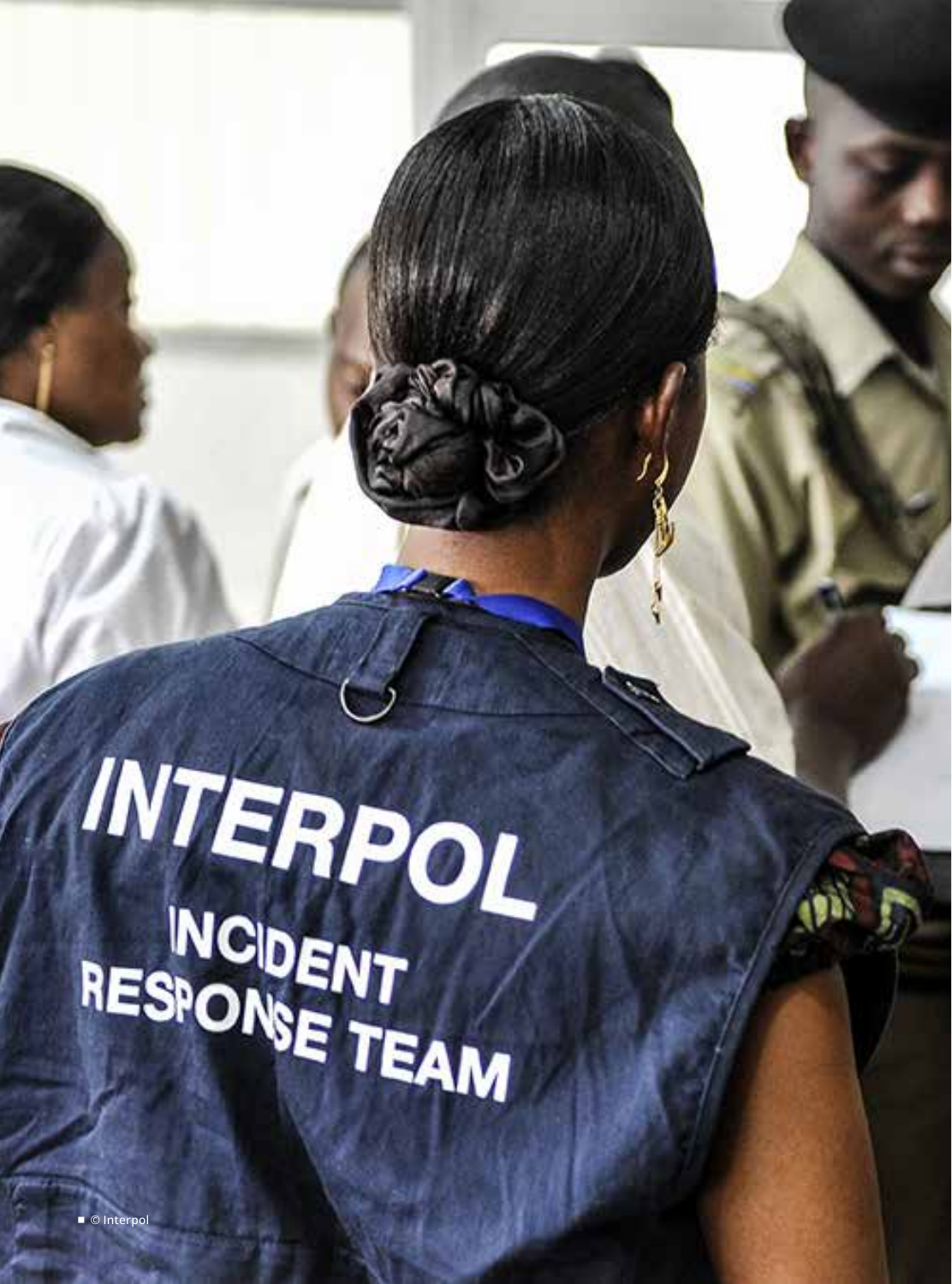# **ATTEMPTS BY NON-STATE ACTORS TO DISRUPT COVID-19 VACCINATION EFFORTS, DELIBERATELY TRANSMIT THE VIRUS AND PROFIT FROM THE SALE OF COUNTERFEIT VACCINES, THERAPEUTICS AND EQUIPMENT**

by Francesco Marelli and R. Alexander Hamilton

In the previous article we saw how terrorists and extremists are malicious-<br>Iy using social media to spread disinformation about n the previous article we saw how terrorists and extremists are maliciously using social media to COVID-19. The present article presents how non-state actors are also seeking to physically sabotage vaccination efforts, deliberately transmit the virus and profit from the sale of counterfeit vaccines, therapeutics and equipment.

### **Disrupting or sabotaging COVID-19 treatment and vaccination efforts**

On 24 March 2020, agents from the United States (U.S.) Federal Bureau of Investigation (FBI) fatally wounded white supremacist Timothy Wilson before he was able to detonate a car bomb outside of a Kansas City-area hospital caring for coronavirus patients. Wilson was active on at least two neo-Nazi Telegram channels and maintained communication with a U.S. Army soldier who expressed interest in attacking a major American news network and targeting a Democratic presidential candidate.1 Wilson's last online comment was an anti-Semitic message regarding the origin of COVID-19.

More recently, several attempts have been made by non-state actors to sabotage COVID-19 vaccination efforts. On 24 and 25 December 2020, a pharmacist tampered with over 500 doses of Moderna vaccine at Advocate Aurora Health Hospital in the U.S. State of Wisconsin. Facing charges from the Department of Justice, the pharmacist admitted to removing 57 vials of the Moderna vaccine from cold storage at the Hospital,

leaving them out to spoil overnight.2 According to federal prosecutors, the pharmacist held extremist views including that the 9/11 terrorist attacks were faked $3$ 

On 18 March 2021, police in the Netherlands arrested a man on suspicion of plotting a crime with "terrorist intent" for allegedly planning to set off a "firework bomb" at a COVID-19 vaccination centre close to Amsterdam.<sup>4</sup>

On 3 April 2021, two Molotov cocktails were thrown at a vaccination centre in Brescia in Northern Italy where COV-ID-19 vaccines were stored. Although the explosive devices did not cause serious damage, Italy's Carabinieri military police force stated that the arsonists' intention was to sabotage the country's vaccination campaign by

<sup>1</sup> Levine M. (26 March 2020), 'FBI learned of coronavirus-inspired bomb plotter through radicalized US Army soldier' in ABC News.

<sup>2</sup> Ivan Pereira, Alexander Mallin and Sasha Pezenik (27 January 2021), 'Pharmacist pleads guilty to federal charges for intentionally sabotaging COVID vaccines' in ABC News.

<sup>3</sup> Todd Richmond (9 February 2021), 'Former Wisconsin pharmacist pleads guilty to vaccine tampering' in Chicago Tribune.

<sup>4</sup> The Associated Press (8 April 2021), Dutch police detain man in plot to attack vaccination center.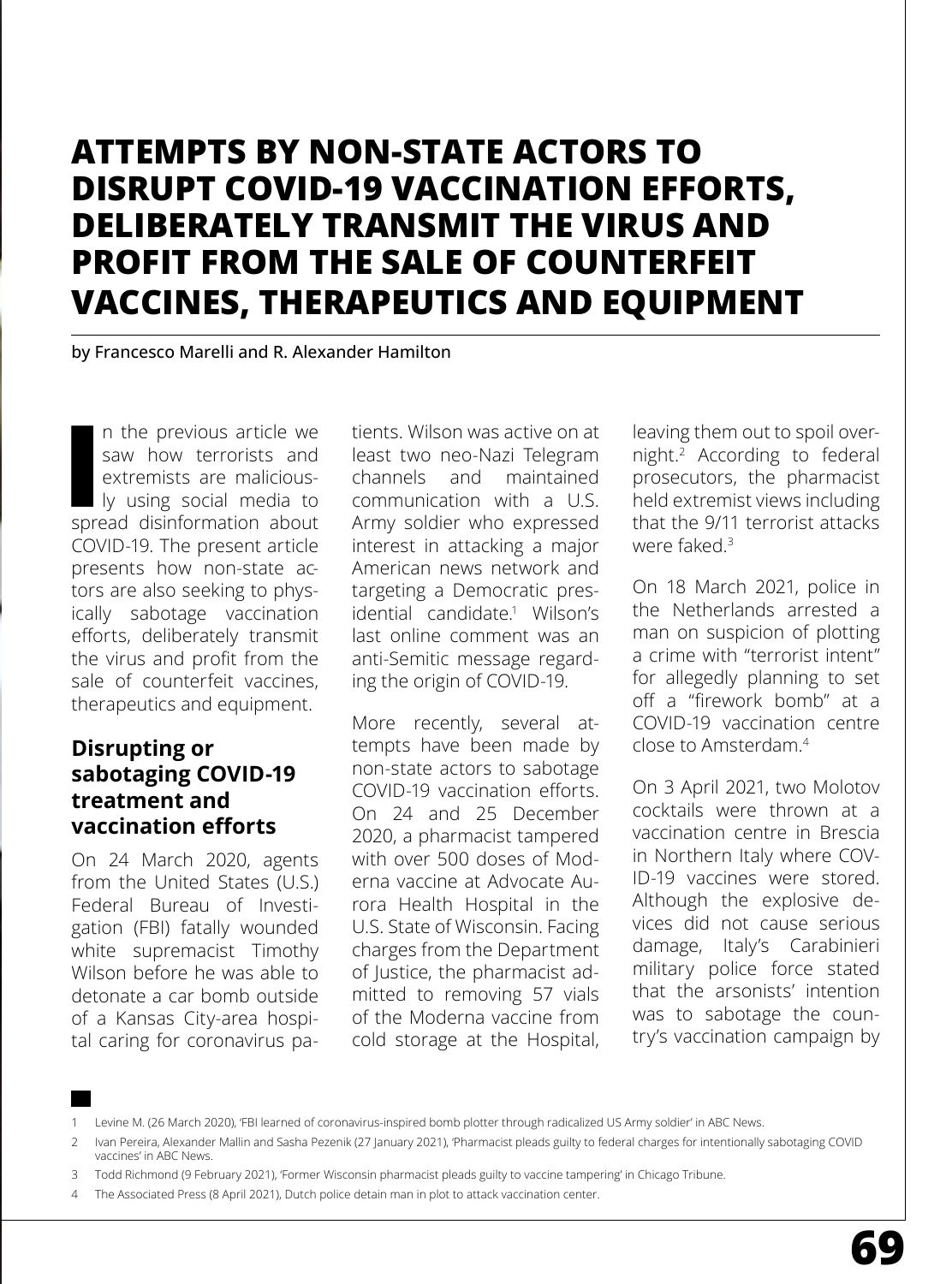intimidating the population and fueling a climate of uncertainty. As a result of the investigation, the Carabinieri arrested two members of the "No Vax" anti-vaccination movement. According to the Italian National Associated Press Agency (ANSA), one of the two suspects wrote on Facebook shortly after the arson: "If we want to destroy the enemy we must use the same weapon 'fear' and their fear is our unity."5

Each of these episodes demonstrates that the risk of violent non-state actors sabotaging COVID-19 vaccination efforts is a real and on-going challenge, one that is likely to become only more acute as vaccination campaigns gain momentum worldwide.

# **Deliberate transmission of COVID-19**

A second risk concerns the possible deliberate transmission of the SARS-CoV-2 virus. To date, there have been numerous cases in which terrorists and extremists have encouraged their followers to spread the virus to infect opponents. For example, rightwing extremist groups, like CoronaWaffen, have incited followers to spread COVID-19 by "coughing on a local minority" and ISIL has described



**More recently, several attempts have been made by non-state actors to sabotage COVID-19 vaccination efforts**

COVID-19 as a "divine punishment of arrogance and unbelief." Despite these messages, these groups do not appear to





5 The Cube (3 May 2021), 'Brescia vaccine centre arson: Italian police arrest two anti-vaxxers for Molotov cocktail attack' in Euronews.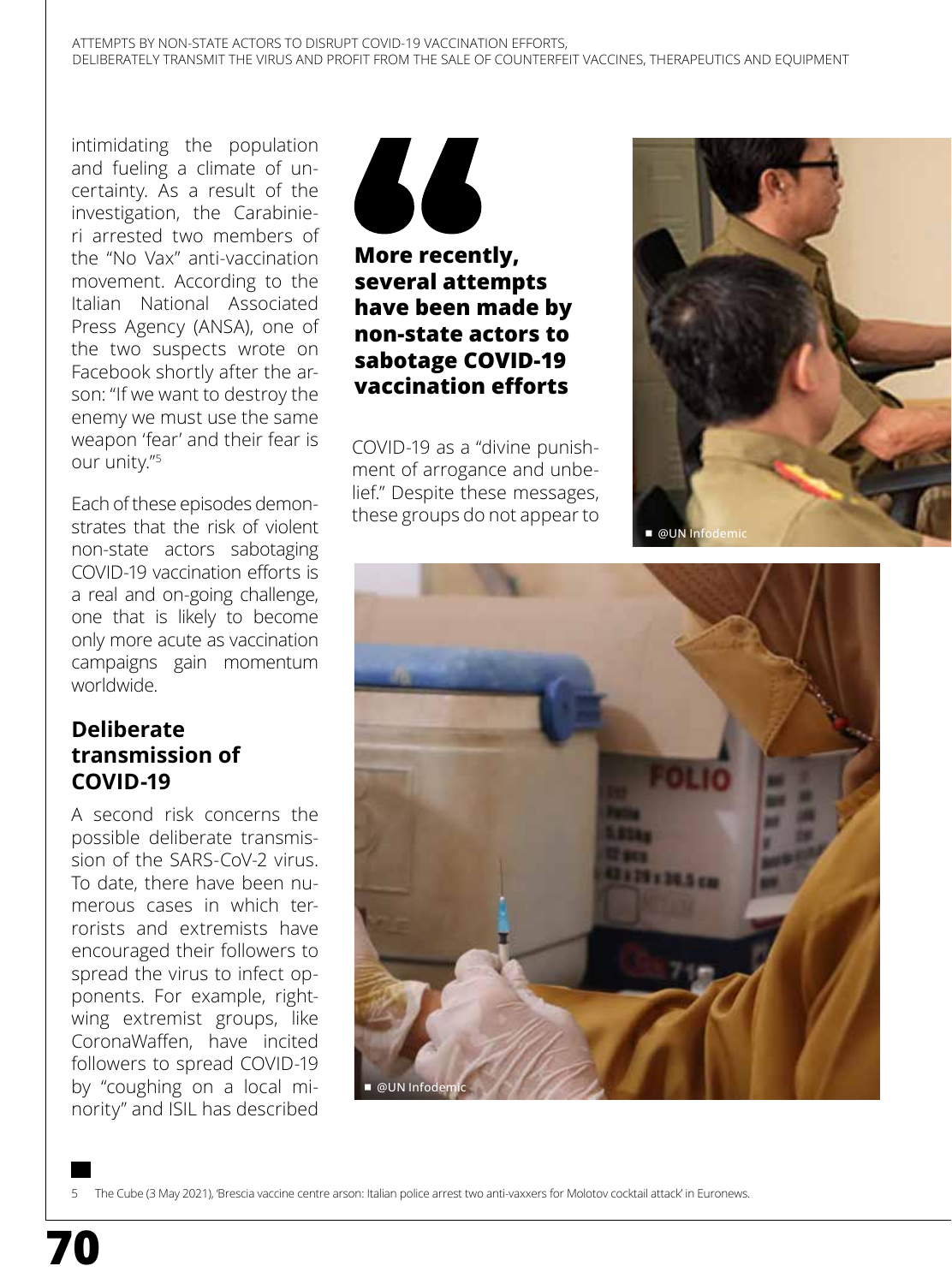



have made serious attempts to weaponize the virus by using contagious supporters to infect opponents.<sup>6</sup>

One recent event, although classified by authorities as a "crime of injury" rather than

an extremist or terrorist act, nonetheless sheds light on the ease with which COVID-19 could be deliberately spread by non-state actors. Specifically, on 21 April 2021, the National Police in Spain arrested a man on the island of Majorca who went to his workplace and a gym while showing COVID-19 symptoms, infecting 22 people.<sup>7</sup>

## **Sale of counterfeit COVID-19 vaccines, therapeutics and equipment**

A third risk concerns attempts by non-state actors to illegally sell or infiltrate legal suppliers with counterfeit or substandard COVID-19 vaccines, medicines or equipment. According to the twenty-seventh report of the United Nations Analytical Support and Sanctions Monitoring Team, established by resolution 1526 (2004), a Member State brought charges against an alleged ISIL facilitator who had operated a website, Face-MaskCenter.com, accused of fraudulently selling personal protective equipment (PPE), including N-95 masks. Another Member State reported that ISIL cells in the Syrian Arab Republic were seeking to profit from the sale of medicines and equipment needed to treat COVID-19 patients.

There have also been examples of criminal groups that have advertised, sold and administered fake vaccines. On 19 November 2020, Gauteng police disrupted an operation selling fake vaccines and

<sup>6</sup> Twenty-seventh report of the Analytical Support and Sanctions Monitoring Team submitted pursuant to resolution 2368 (2017) concerning ISIL (Da'esh), Al-Qaida and associated individuals and entities, p. 5.

<sup>7</sup> Bryan Pietsch (24 April 2021), 'Spanish police arrested a man for spreading the coronavirus to 22 people' in The New York Times.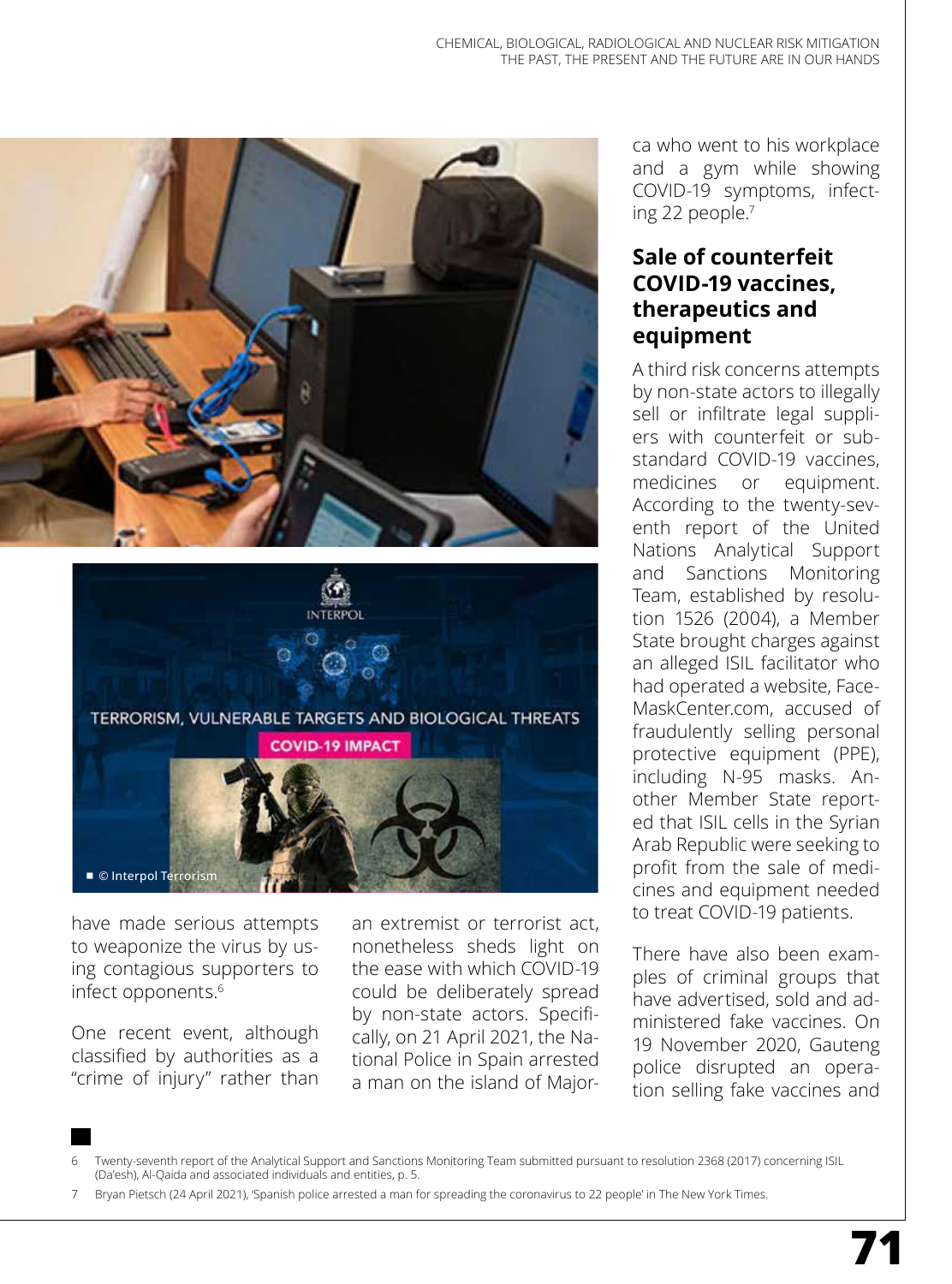

masks operating out of two warehouses at Growthpoint Industrial Park at Bell Street, Meadowdale, Germiston in South Africa.

On 2 December 2020, the International Criminal Police Organization (INTERPOL) issued an Orange Notice warning of potential criminal activity in

relation to the falsification, theft and illegal advertising of COVID-19 and flu vaccines.

Although the non-state actors engaged in these activities would appear to be primarily motivated by profits, rather than a desire to cause deliberate harm, the sale of counterfeit COVID-19 vaccines, thera-

peutics and equipment could have severe societal consequences. For example, counterfeit vaccines that include toxic ingredients (whether introduced intentionally or unintentionally) could cause significant sickness or death, public alarm and the disruption of government vaccination campaigns.